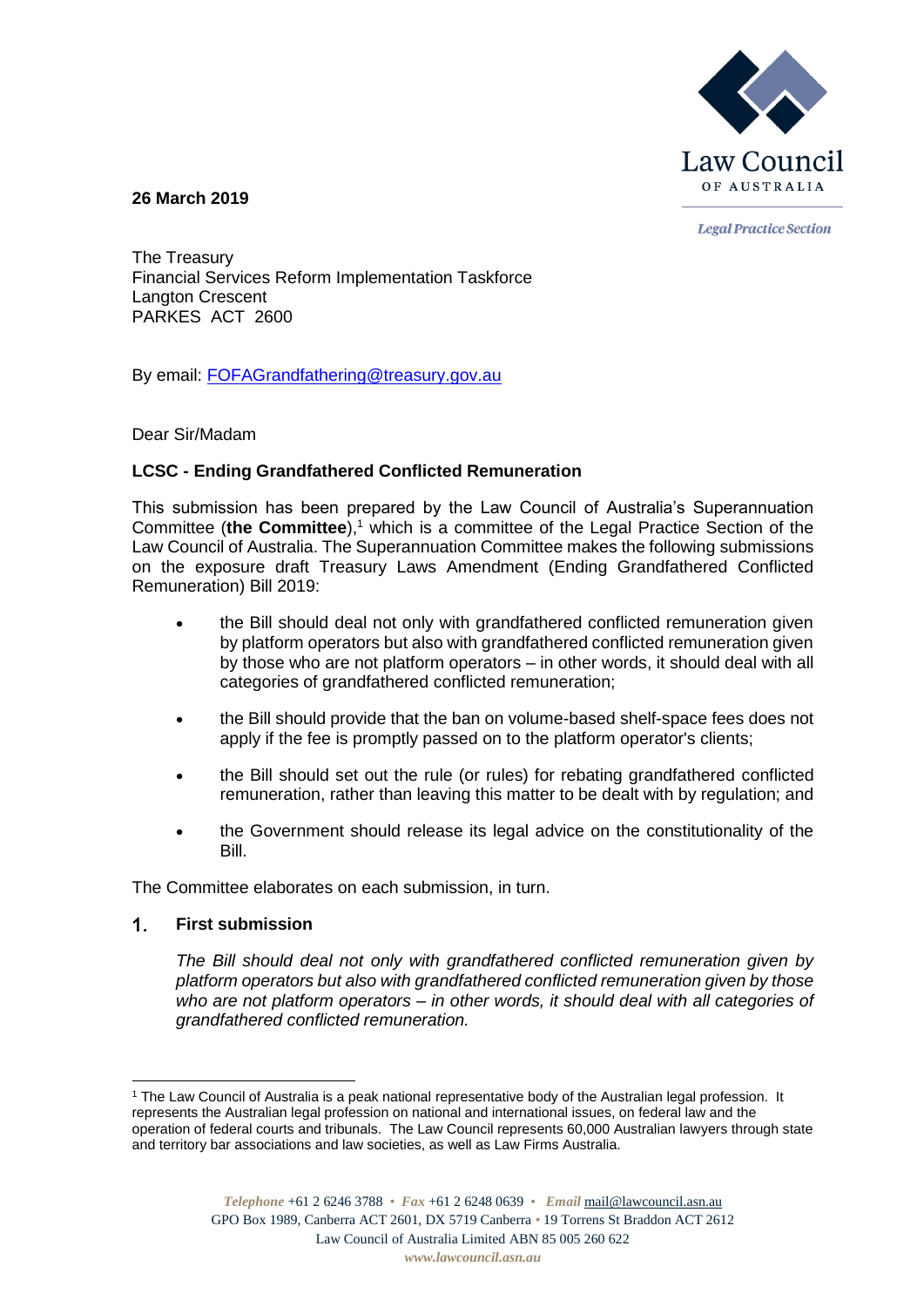- 1.1. The Committee acknowledges that, currently, grandfathering for conflicted remuneration given by platform operators is dealt with (in the first instance) in the *Corporations Act 2001* (Cth) (although the position is then affected by regulations in Part 7.7A of the Corporations Regulations), while grandfathering for conflicted remuneration given by those who are not platform operators is dealt with wholly through Part 7.7A of the Corporations Regulations. However, the Committee considers that this does not justify dealing with only the first category of grandfathering in the Bill (and, presumably, dealing with the second category of grandfathering by regulation – see [1.6] of the exposure draft Explanatory Memorandum).
- 1.2. The Committee considers it would be much better to deal with both categories of grandfathered conflicted remuneration in the Bill. This could be done very simply by adding a provision to the following effect: 'A regulation made under subsection 1528(2) does not apply to a benefit that is given on or after 1 January 2021'. If this approach were to be taken, then it would not be necessary to amend or repeal regulations 7.7A.15B – 7.7A.16F in order to achieve the intended outcome (although those regulations should still be amended or repealed, at a later time).
- 1.3. The Committee considers this to be a much better approach because it is preferable to deal with the topic comprehensively in the Bill, rather than in a piece-meal fashion (that is, partly in the Bill and partly by regulation). The benefit is that someone wanting to understand the provisions concerning the ending of grandfathering would only need to look at one piece of legislation.

### $2.$ **Second submission**

*The Bill should provide that the ban on volume-based shelf-space fees does not apply if the fee is promptly passed on to the platform operator's clients.*

- 2.1. At [186] and [187] of Regulatory Guide 246, Australian Securities and Investment Commission (**ASIC**) sets out its (long-standing) no-action position under which it will take no action if a volume-based shelf-space fee is passed on promptly to the platform operator's clients. The Committee submits that this position should continue to apply, notwithstanding the termination of grandfathering, and that this position should be reflected in the law, rather than being left as an ASIC no-action position.
- 2.2. This recommendation could be achieved by adding the following words at the end of proposed new section 1529(1A), with the timing requirement reflecting the existing ASIC position in RG 246: 'unless the value of the benefit is passed on to clients in full and as soon as practicable but no later than three months after receiving the benefit'.
- 2.3. This recommendation would have the effect of allowing the same outcome in respect of grandfathered volume-based shelf-space fees as the outcome that will apply in respect of grandfathered conflicted remuneration under Part 2 of Schedule 1 to the Bill – that is, the benefit in question will be rebated to the client.
- 2.4. If this recommendation is not implemented, then grandfathered volume-based shelfspace fees will end and fund managers may be unwilling or unable to set up separate funds (or separate unit classes within existing funds) to allow discounted pricing to continue to be made available to platform operators. This would be an anomalous and presumably unintended outcome. That outcome can be avoided by allowing grandfathered volume-based shelf-space fees to continue, provided the platform operator's clients experience the benefit of the discounted fee.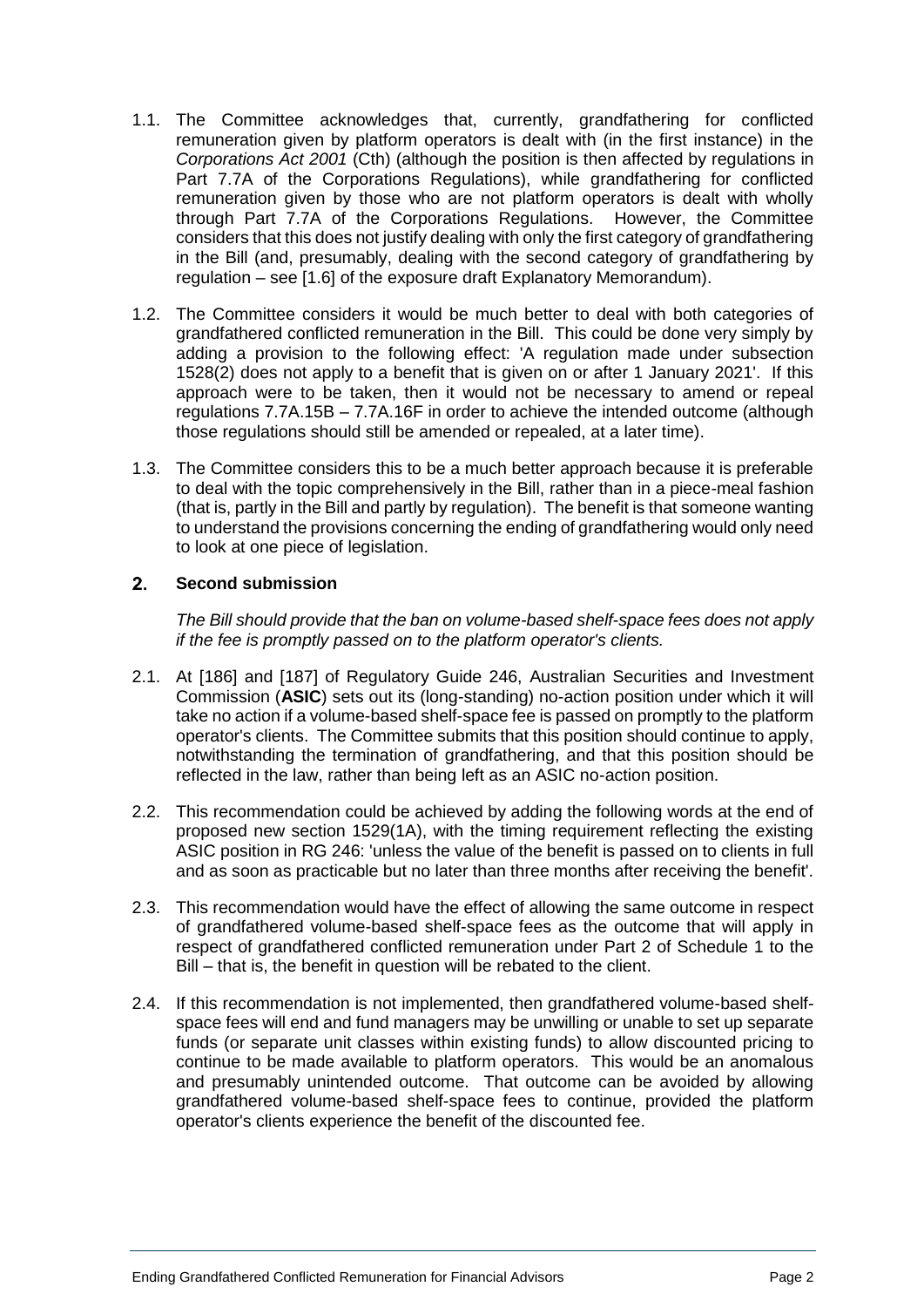### $3<sup>1</sup>$ **Third submission**

*The Bill should set out the rule (or rules) for rebating grandfathered conflicted remuneration, rather than leaving this matter to be dealt with by regulation.*

- 3.1. The Committee does not support the approach taken in Part 2 of Schedule 1 to the Bill to rebating grandfathered conflicted remuneration to clients.
- 3.2. That approach is, in effect, to leave the matter to another day, to be dealt with by regulation. The Committee considers that such an approach should not be taken. The Bill should include all of the provisions relating to the ending of conflicted remuneration. If and when the Bill is passed, superannuation trustees should have before them a complete set of provisions concerning the ending of grandfathering. Piece-meal rule-making in this area should be avoided wherever feasible.
- 3.3. In addition, the Committee is concerned by the level of prescription that appears to be intended. The Committee is of the view that there is unfortunately nothing in the history of the Future of Financial Advice (**FoFA**) provisions to suggest that such prescription (by way of regulation) will be well executed. On the contrary, the Committee suggests that detailed prescription is unlikely to assist in achieving the intended policy outcome. This approach was taken in regulations 7.7A.15B – 7.7A.16F. The complexity with which those regulations are drafted makes them very difficult to understand and very difficult to apply.
- 3.4. The Committee suggests that the relevant principle can be stated reasonably simply. Where, before grandfathering ends, a benefit was given on a regular or ongoing basis, the benefit ceases to be given as a result of grandfathering ending and the cost of giving the benefit was funded from an amount or amounts attributable to a retail client or retail clients, then the cost saving associated with the benefit must be passed on, to the applicable retail client or applicable retail clients, in full and as soon as practicable but no later than three months after receiving the benefit.
- 3.5. The Committee suggests that it would be preferable to include, in the Bill, a provision which embodies this principle (or some similar principle) and detailed prescription be avoided. The Committee assumes the rationale for the proposed detailed prescription is to ensure that the rebating requirement is not, somehow, avoided. If the Committee's assumption is correct, the Committee suggests that the concern is likely to be misplaced and, to the extent it is not misplaced, it would be better dealt with by giving ASIC the task of ensuring that the principle is implemented in accordance with its terms and purpose.

### $\overline{4}$ . **Fourth submission**

# *The Government should release its legal advice on the constitutionality of the Bill.*

- 4.1. The existing FoFA provisions concerning conflicted remuneration and other banned benefits were drafted in a way that suggests a concern that they may contravene section 51(xxxi) of the Commonwealth Constitution. By comparison, the provisions in the Bill are drafted in a way that suggests that section  $51(xxxi)$  would not apply.
- 4.2. The difference between the approach previously taken in the FoFA provisions, and the approach now taken in the Bill, has not been explained.